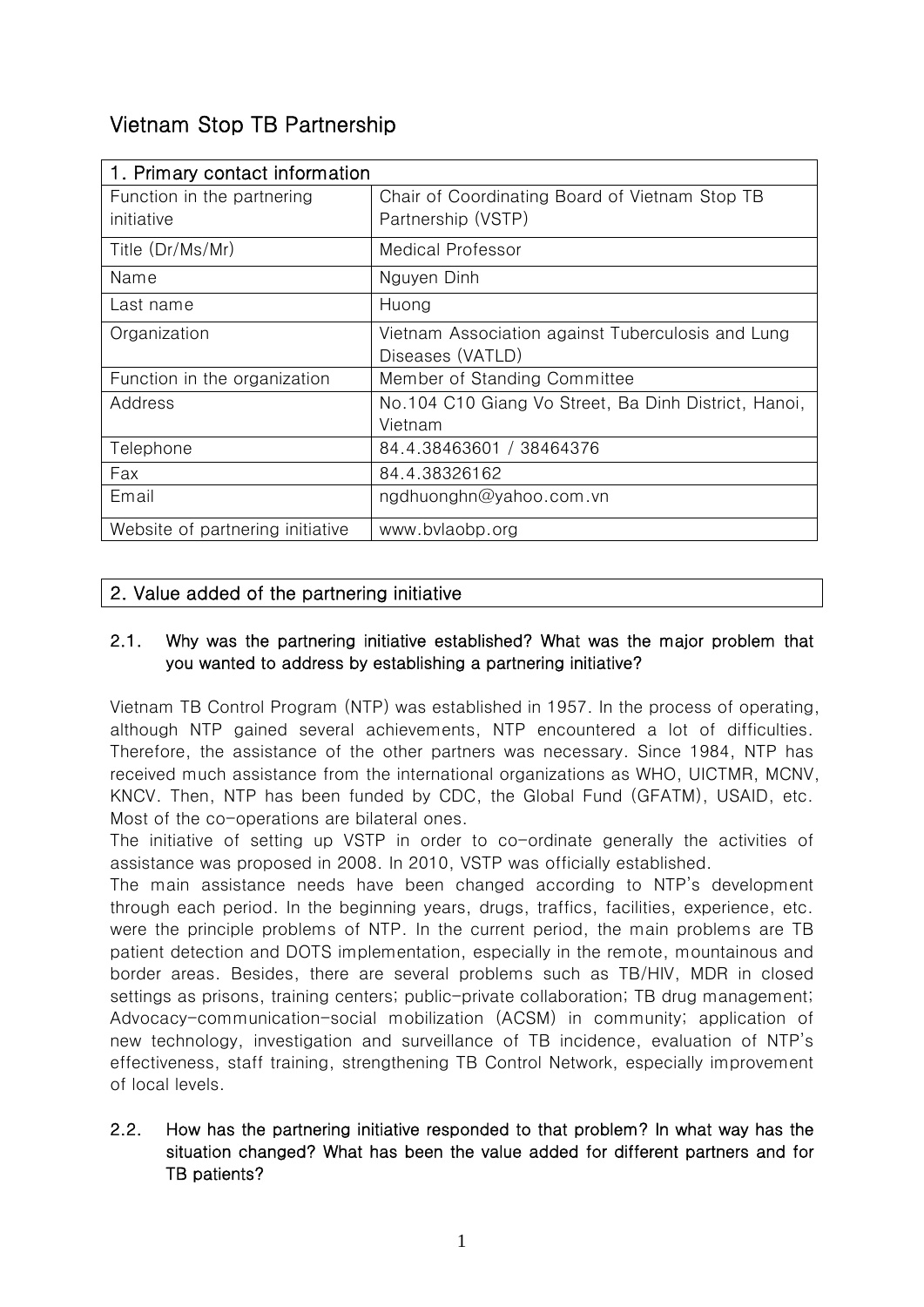VSTP has met well the requests and tasks of the NTP, for example, the facilities, equipments, vehicle and new technology guidance for TB Control. Moreover, operating targets have been fulfilled better with high quality. In addition, VSTP has done well on ACSM in community, improvement of TB treatment, more MDR-TB, HIV/AIDS patients have been managed and TB patients in the closed settings have been diagnosed and treated better (some figures are indicated at 4.3).

## 2.3. Do you think the partnering initiative has worked so far?

- If it has worked well, why? How have you set it up? What process have you used? What were the main steps?
- If it has not worked that well, why? What do you think has hindered your efforts? Would you try it again, and why? How would you revitalize it?

In general, it cannot be denied that VSTP has operated well. This is results of ACSM activities and partner selection. The partners have participated voluntarily and they have the same goals, interests of the NTP. VSTP has shared information of purposes, needs and capacity of the partners. Working mechanism of the VSTP bases on supportive, collaborative and the equal relationships.

However, there is some partners who work not yet effective, therefore additional discussion and investigation need to be conducted.

## 2.4. Who among the following stakeholders  $-$  national TB programme, civil society (faith based organizations, non-governmental organizations, community based organizations) and the private/business sector  $-$  is involved? In what way?

In Vietnam, the partners in VSTP can be classified into 3 groups. Group 1 consists of the Governmental institutions such as Ministry of Education and Training, Ministry of Labour, Invalids and Social Affairs, Ministry of Public Security, Military Medical Department (Ministry of Defence), HIV/AIDS control administration (Ministry of Health), etc. Group 2 consists of the community institutions, the social and politic unions such as Women's Union, Farmer's Union, Vietnam Medical Association, Vietnam Youth Association, Centres for Community Health Development, etc. Group 3 includes international organizations such as KNCV, MCNV, WHO, WB, UICTMR, GF, CDC, USAID, PATH, etc. (see more at 2.5 and 3.2).

#### 2.5. What does each partner perceive as an advantage of being in the partnering initiative? What sustains their commitment? If partners are not engaged, what are you planning to do to attract and maintain their interest?

The partners collaborate with the NTP to fulfil their mission to achieve their goals and targets. For example, the social civil organization need to bring their members with benefits of health care service, charity activities (Farmer's Union, Women's union, Vietnamese Red Cross, etc); There are TB diagnosis and treatment services for people in closed settings (Ministry of Public Security), for schools (Ministry of Education and Training), for soldiers and people in remote, mountainous and border areas (Military Medical Department - Ministry of Defence). The international organizations collaborate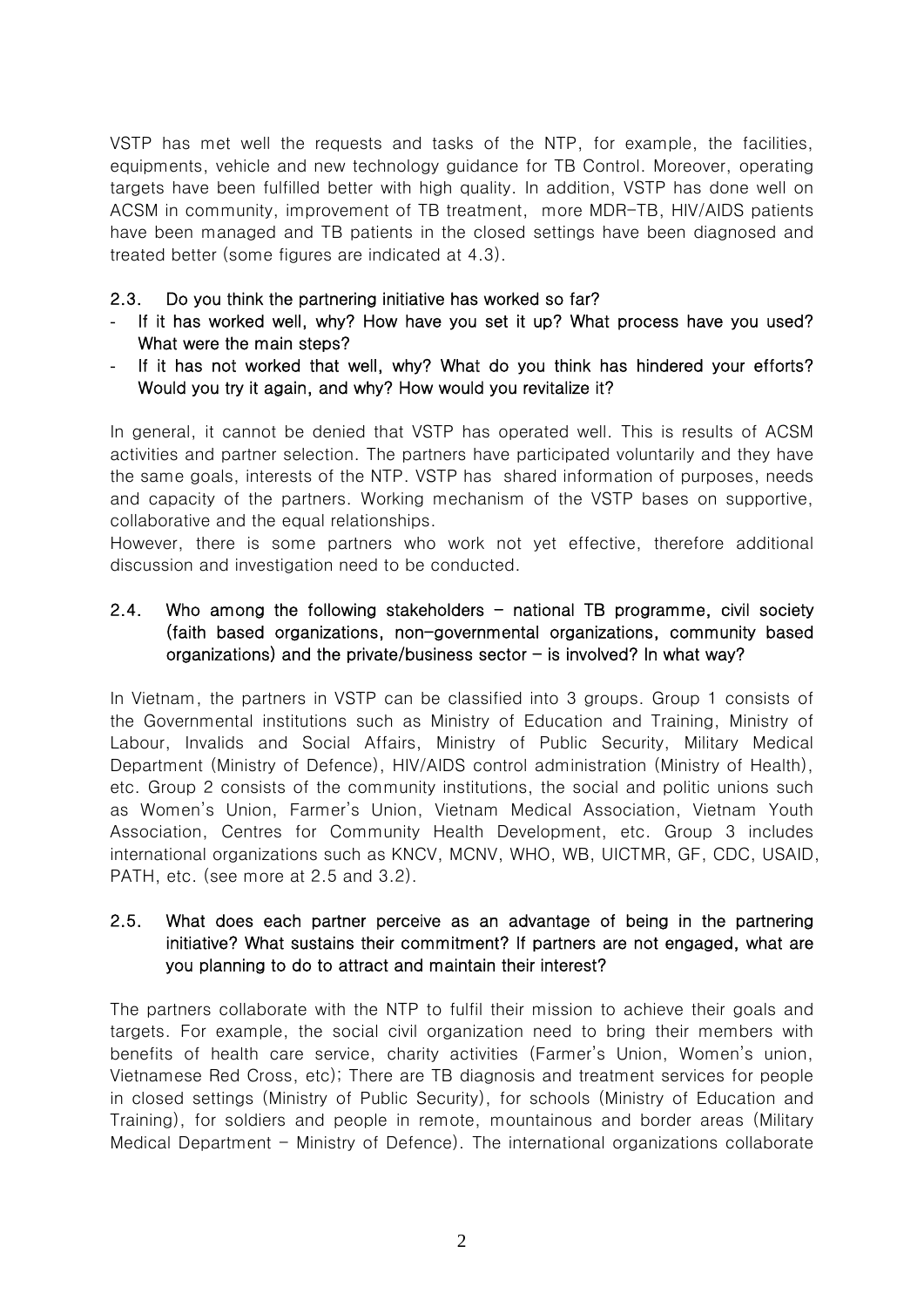with the NTP to implement their so called Development Assistant Programs for the developing countries.

## 3. Building the partnering initiative

## 3.1. What have been some of your challenges in bringing the various stakeholders together in a partnering initiative?

When objectives, goals and capacity of the partners such as among the international and domestic organizations; and among the Governmental institutions and the civil organizations are not the same, some challenges will occur. The individual meetings among groups of partners sharing the same goals and similar conditions can solve these problems. Besides, if necessary, partners having the occurring problems should discuss separately in order to solve the specific problems. There is very few partners who can participate in some deeper professional areas of TB control such as PPMs, relationship with pharmaceutical stores, implementation of new technology, MDR TB, TB/HIV etc. The partnership expansion in these aspects has been proposed. (see more 4.2).

3.2. Have partners done a mapping/inventory of the resources (financial, technical, human, in-kind) that each can contribute to the implementation of the national TB plan and in which area of the country? If yes, could you share your plan showing various roles and responsibilities and highlighting possible remaining gaps?

Some of the partners have not made the detailed plan in terms of staffs, fund, program, implementing place and duration in order to carry out the NTP. This problem is being solved step by step through discussion with each partner. However, this solution is dependent on characteristics, capacity and objectives of each partner.

In general, Ministries and Governmental Departments make their own detailed plan to direct their organizational system. The International Organizations often make the more detailed plan in terms of activities' content, implementing duration and locations. On the side of the civil and social organizations, their implementation of activities is not consistent; or their expected activity is only communication; or they make the specific plan to co-operate with NTP.

The VSTP is planning to map all partners with detail information in short and long term within 2011 by asking them to develop their plan along with the 5 year national strategic plan of the NTP 2011-15.

## 3.3. Have the partners jointly mobilized resources to implement a shared national TB plan? What type of resources have they mobilized (financial, technical, human, in-kind)? How did this process work?

From 2008, the VSTP supported NTP to apply round 9 application of the GFATM. In the period from June to December 2010, VSTP held 2 meetings with the attention of all the partners in order to raise ideas for the 5-year national strategic plan of NTP, 2011-15. The meeting aimed at making the partners more obvious about the implementing orientation.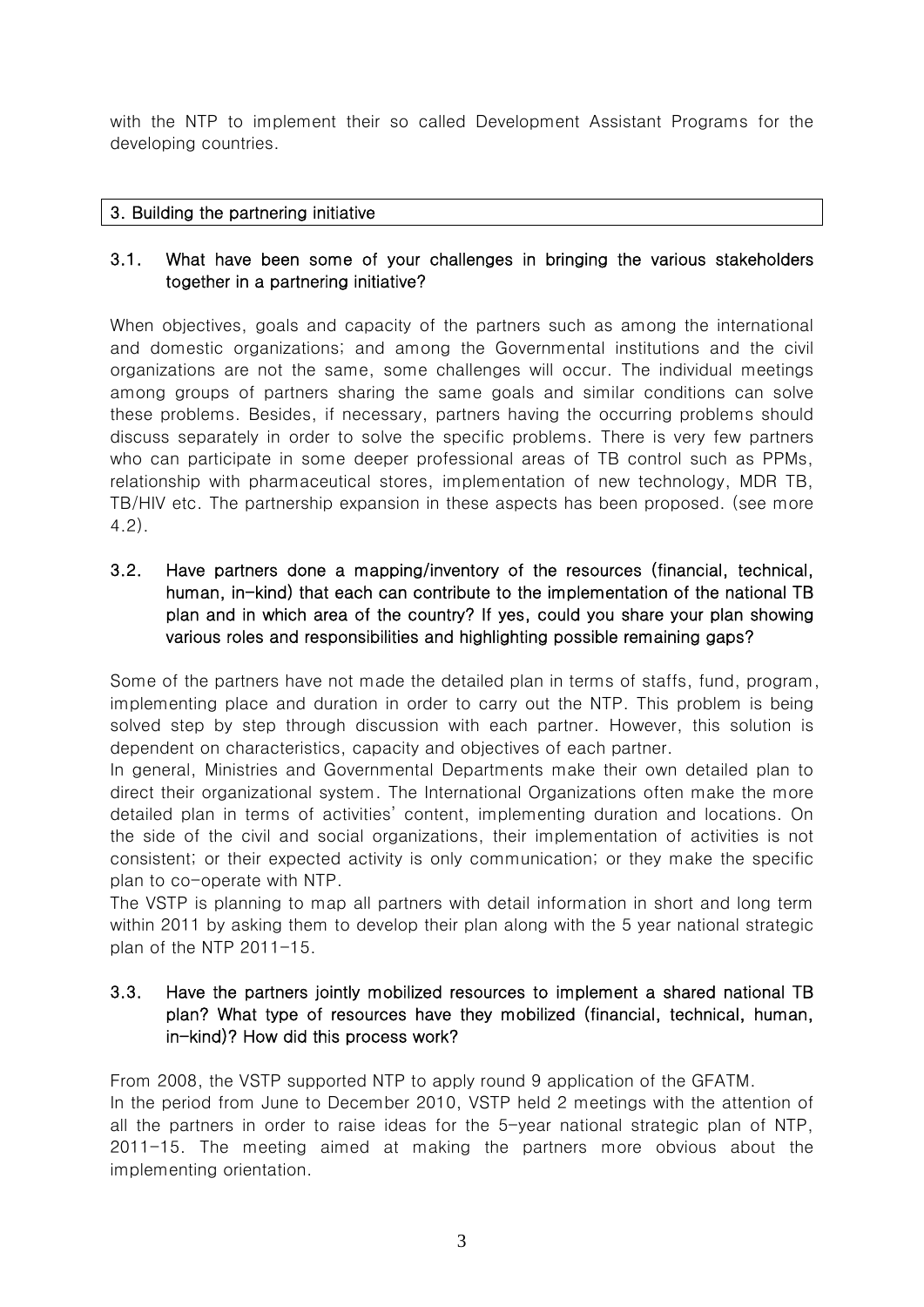On 9<sup>th</sup> December 2010, the VSTP with NTP organized the workshop mobilizing resource for the 5 year plan, following by the VSTP meeting to discuss how individual partner to participate in TB control in the next 5 years.

As the next meeting scheduled in April 2011, all partners are asked to prepare their plan in period of 1 year  $7/2011 - 6/2012$  and presenting in the meeting, following with individual discussion with coordination board and the NTP to make action plan more effectively.

Within the VSTP, technical working groups such as ACSM, MDR TB, TB/HIV, New technology application have been proposed establishment.

# 3.4. Which national TB plan activities are the partners contributing to?

Currently, the key orientation of VSTP in Vietnam is support the NTP to increase TB detection by strengthen ACSM activities all partners, PAL (CCHD) and PPMs (PATH, URC).

There are 3 partners engaged in round 9 GFATM grant for TB: PATH, CCHD and the Farmer's Union.

Other partners mainly to contribute in ACSM activities such as campaign on the World TB Day 24<sup>th</sup> March.

There are 4 application submitted to TB REACH Wave 2 for TB control in Vietnam in 2011.

# 3.5. How have partners organized their work? Do they regularly meet? What structure has been chosen (if this has been formalized)?

Each Partner should have action plan along with contract with the NTP to clarify the aims, service delivery areas, tasks, indicators and budget plan.

The partners operate according to the contract and they are provided with supervision, training if needed .

There is the periodic meeting quarterly to notify the activities and solve the arising problems. There is also ad hoc meeting if requested. The separate meetings with each partner will be held if necessary.

Periodically the VSTP will join with the NTP to evaluate the plans of partners by annually review meeting or specific evaluation.

# 4. Thinking through and taking stock

4.1. Which stakeholders of society do you see as essential or ideal members to a partnering initiative, if you want to effectively address TB in your country context (please answer this independently of whether these stakeholders are currently partners of your initiative)?

The VSTP has policy to encourage all partners to be involved effectively in TB control towards to TB elimination in Vietnam. Therefore, all partners is equally treated in term of right and responsibility. However, the key international partners is WHO, CDC, KNCV, GFATM.

Nationally, ministries (MoH, MPI, MoF) and local authorities are key partners. Besides, widening the partners has been proposed. (see more 4.2).